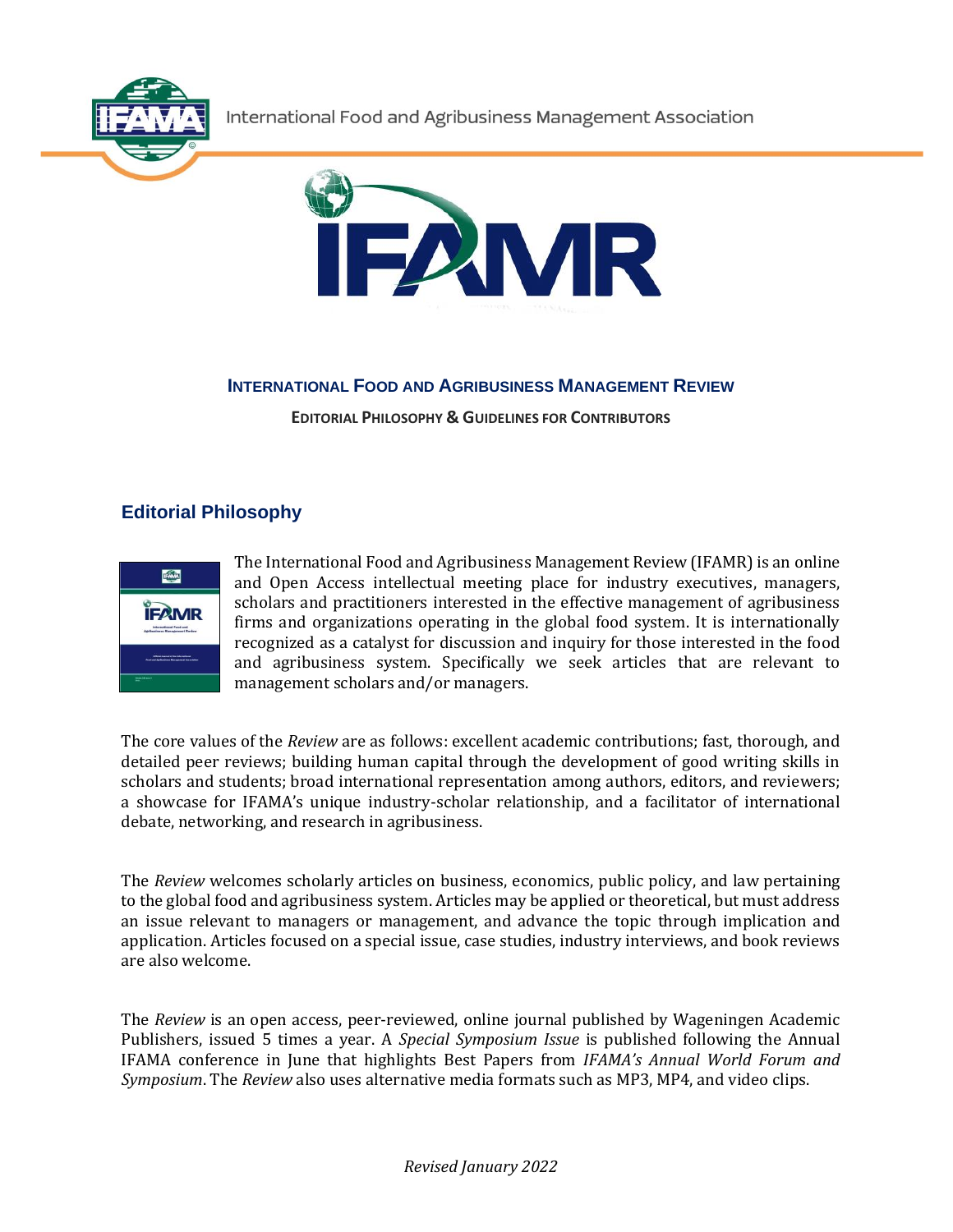## **Guidelines for Contributors**

**Note:** *We receive a large number of submissions. The high volume, while wonderful, is time consuming for our editors and reviewers. Therefore, articles accepted for review must adhere to our Contributor Guidelines. Unfortunately we will desk reject submissions that do not follow these guidelines.*

Articles appear in one of the following sections: Research, Reviews, Industry Commentaries and Case Studies. All submissions are double-blind peer reviewed.

*Research.* Contributions may be theoretical or empirical in nature, but must address an issue of interest to food and agribusiness scholars or managers. Manuscripts should be logically structured and have robust methodology containing references, figures, tables, and graphs.

*Reviews.* Review articles provide a focused, current discussion of a scholarly topic relevant to the field of food and agribusiness. A review article contains an overview of current research and cases in the field, supplies links between research areas, discusses and provides new ideas and possibilities for further research. It contains an extensive reference list.

*Industry Commentaries.* Contributions of commentaries need to be less than 1000 words and should report on professional issues of practical relevance to agribusiness. There is no peerreview of industry commentary.

*Case Studies.* The *IFAMR* encourages food and agribusiness case submissions. We maintain a database of quality teaching cases which can be used for educational purposes. Cases published by the *IFAMR* should address a decision-making problem related to a business, technical, ethical or regulatory issue confronting a food and agribusiness organization or manager. A teaching note/package is required before a submitted case is considered for the review process. All case studies are reviewed by scholars experienced in either writing and/or using case studies.

#### **The Review Process**

#### *Articles*

Each submission undergoing a blind peer review is assigned a Managing Editor by the Executive Editor. The Managing Editor is selected based on either their familiarity with the topic and/or their geographic proximity to the submitting authors. The Managing Editor is responsible for reviewing the manuscript, evaluating the reviews, and working with authors to analyze the information provided by the reviewer team to strengthen the quality of the final product. The Managing Editor will also facilitate manuscripts under revision. Each manuscript is reviewed by a minimum of two anonymous reviewers. The Managing Editor and the Executive Editor determine the final disposition of a manuscript.

Reviewers are asked to be very specific with their critique and list each item they would like the author to address. To this end line numbers are inserted into each manuscript to help the reviewer's maximize the clarity of their comments. Authors then shall respond to each of the reviewer's comments and note where changes occur in the text. If no change is made, a rationale for not changing the text needs to be provided to the reviewer.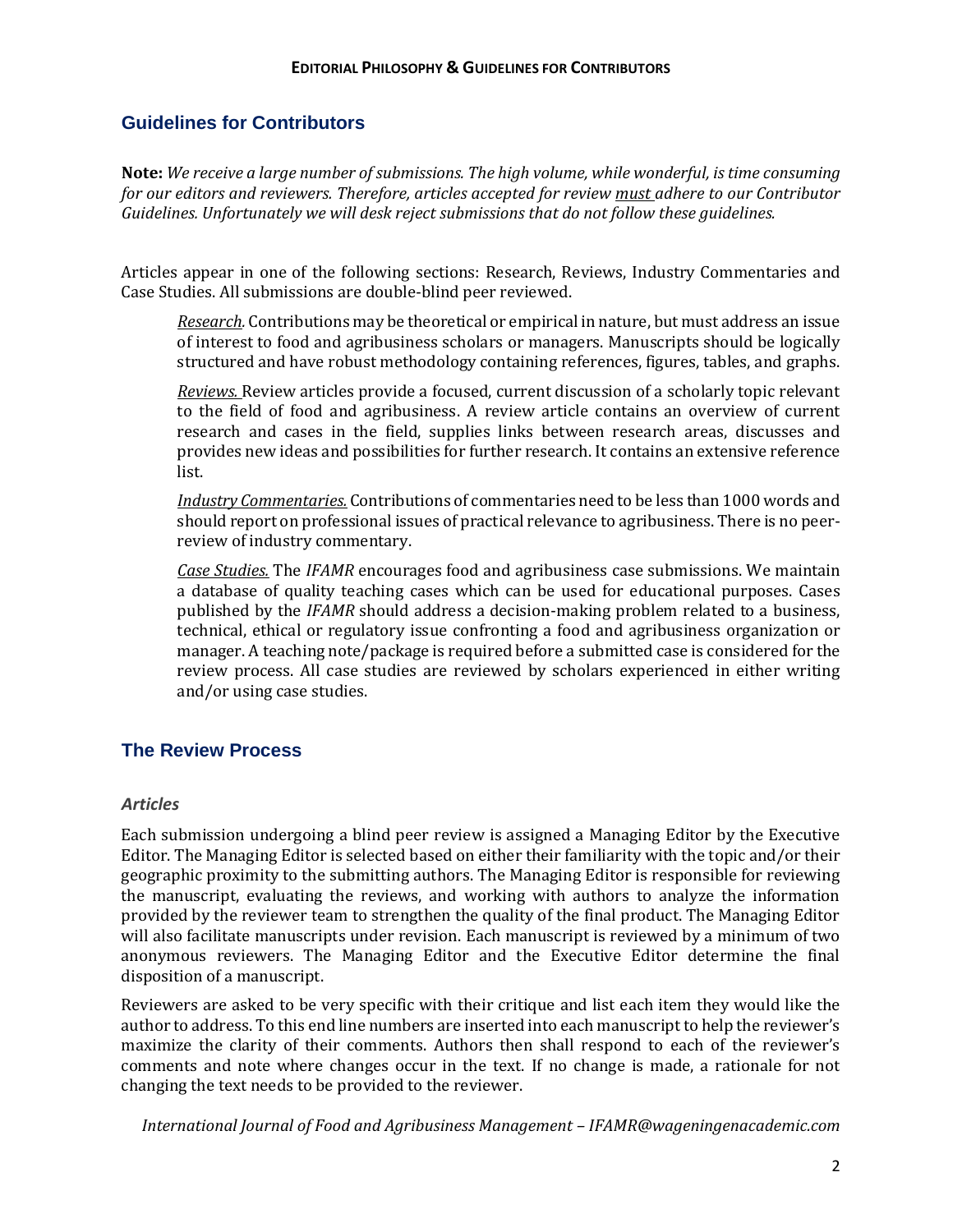Reviewers will also address the following questions in addition to a thorough critique of the manuscript:

- A. Does the author state clear objectives?
- B. Are the objectives directly related to effective and efficient management of firms competing in the food and agricultural industries?
- C. Are the objectives of interest to managers or management scholars?
- D. Is the research problem clearly stated?
- E. Has an effective literature review been conducted?
- F. Is the methodology appropriate, and if so, is it described and applied in an appropriate manner?
- G. If data are employed, is the source and their collection methodology properly explained?
- H. Are the results and conclusions well presented?
- I. Is the paper well-structured and does it flow?
- J. Is the paper well written from a technical editing or grammatical perspective?

Reviewers are asked to provide a recommendation to the Managing Editor. Written comments and an assessment are provided for the dimensions mentioned above. The reviewer then makes one final comprehensive recommendation to the Managing Editor:

- a. Reject.
- b. Major revision.
- c. Minor revision.
- d. Accept.

#### *Cases*

The case and teaching note/package undergoing peer review are sent by the Managing Editor to a minimum of two anonymous reviewers, who are asked to address these questions:

- 1. Is this case relevant to food and agribusiness clients? Is the context still relevant? Will the case stimulate student interest?
- 2. Is the difficulty of the case appropriate for its target market? Does the case provide sufficient information, given its teaching objectives?
- 3. Is the case clear, well written and presented in a manner that is accessible to students, management and academics? Is the teaching note complete?
- 4. Is the target market well defined and appropriate, reasonable?
- 5. Is the teaching strategy sound and complete? Has the case been "classroom" tested, is it likely to work?
- 6. Is the list of questions and assignments well rounded, sound, likely to work?
- 7. As appropriate, given the case content: is the research process appropriate and complete; is the simulation complete, sound and realistic; is the description complete and does it provide sufficient details?
- 8. Is the follow-up relevant and consistent with the case, is it interesting to the case user, addressing the key points of the case (or explaining why they were not addressed)?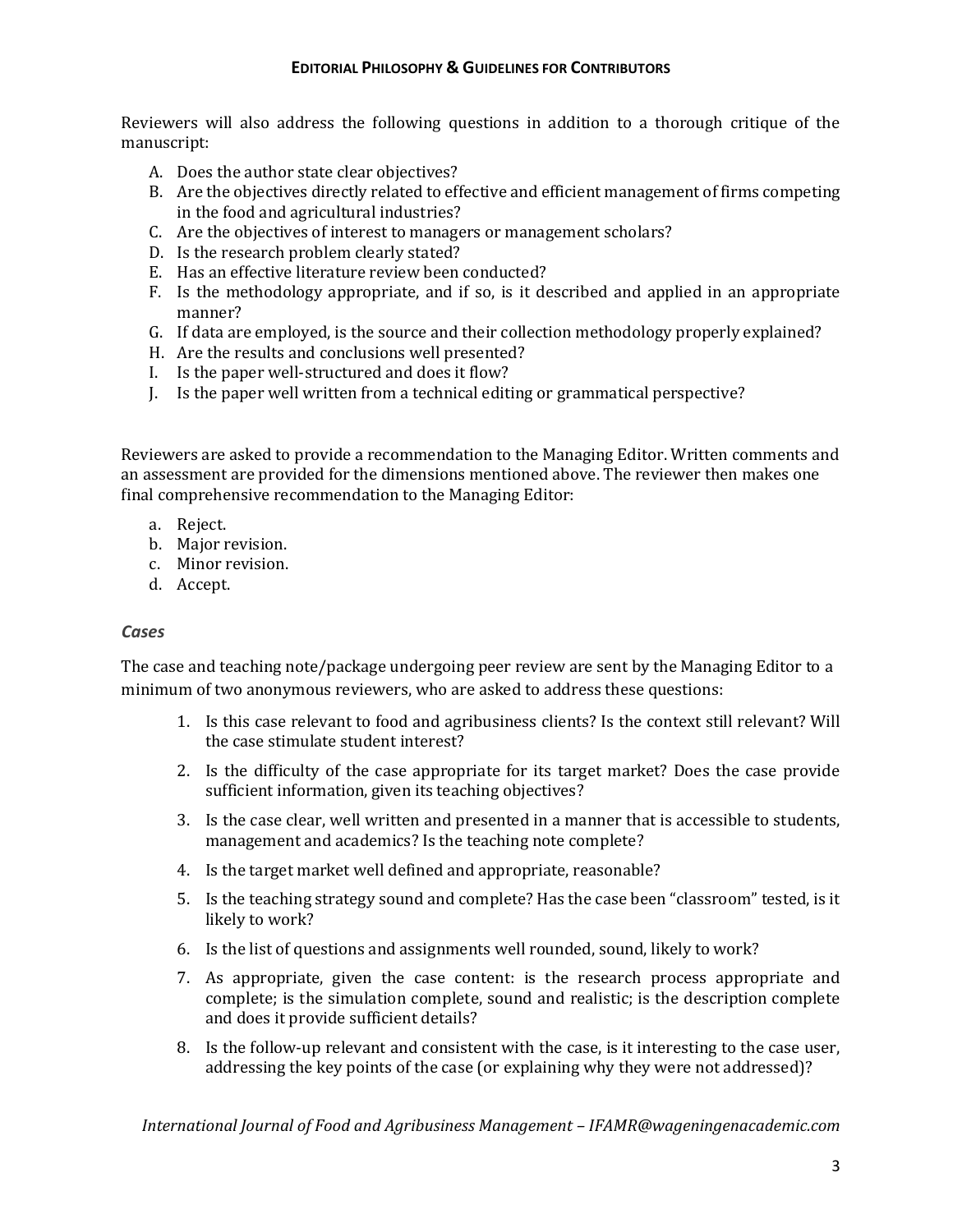Reviewers are asked to provide a recommendation to the Managing Editor. Written comments and an assessment are provided for the dimensions mentioned above. The reviewer then makes one final comprehensive recommendation to the Managing Editor:

- a. Reject.
- b. Major revision.
- c. Minor revision.
- d. Accept.

# **Formatting**

#### *Articles*

#### *Title page:*

This **MS WORD** file should consist of only a few pages. It must provide following items below in the mentioned order (to enable automatic extraction by the submission system):

1. The **title** of the manuscript.

2. The **full name***,* **title/position***,* **department, organization, mailing address, e-mail address, and phone for the lead author and all co-authors**. The submitting author will act as the contact author for matters pertaining to the review and publication of the manuscript. This does not necessarily be the corresponding author on the final paper.

3. **Abstract**. Maximum 200 words. The purpose of an abstract is to serve as a "hook" to entice the reader to read your article. Who would be the audience for your article: Management scholars, management practitioners, or both? Construct your abstract to attract your audience. You might test your abstract out on some representatives of the target audience. Ask your sample, "do you want to read more?"

*This abstract description will be utilized in promotional materials. You will receive greater downloads, citations, readership, and impact, the stronger, more attractive and concise your abstract.*

4. **Keywords**: A list up to 5 keywords should be provided.

5. **JEL-codes**: the bibliographic codes of the Journal of Economic Literature that apply to your article. Find and choose the codes at[: https://www.aeaweb.org/econlit/jelCodes.php?view=jel](https://www.aeaweb.org/econlit/jelCodes.php?view=jel)

6. **Acknowledgements, Financial support and/or conflict of interest**. You may add them here if any apply to your article.

#### *Body of the manuscript:*

This **separate MS WORD file** should provide the actual contribution (to continue on the following pages). It may not contain authors details, otherwise the double-blind review will be compromised. Figures, Tables and Supplementary materials can be uploaded as separate files but must also not contain any author details.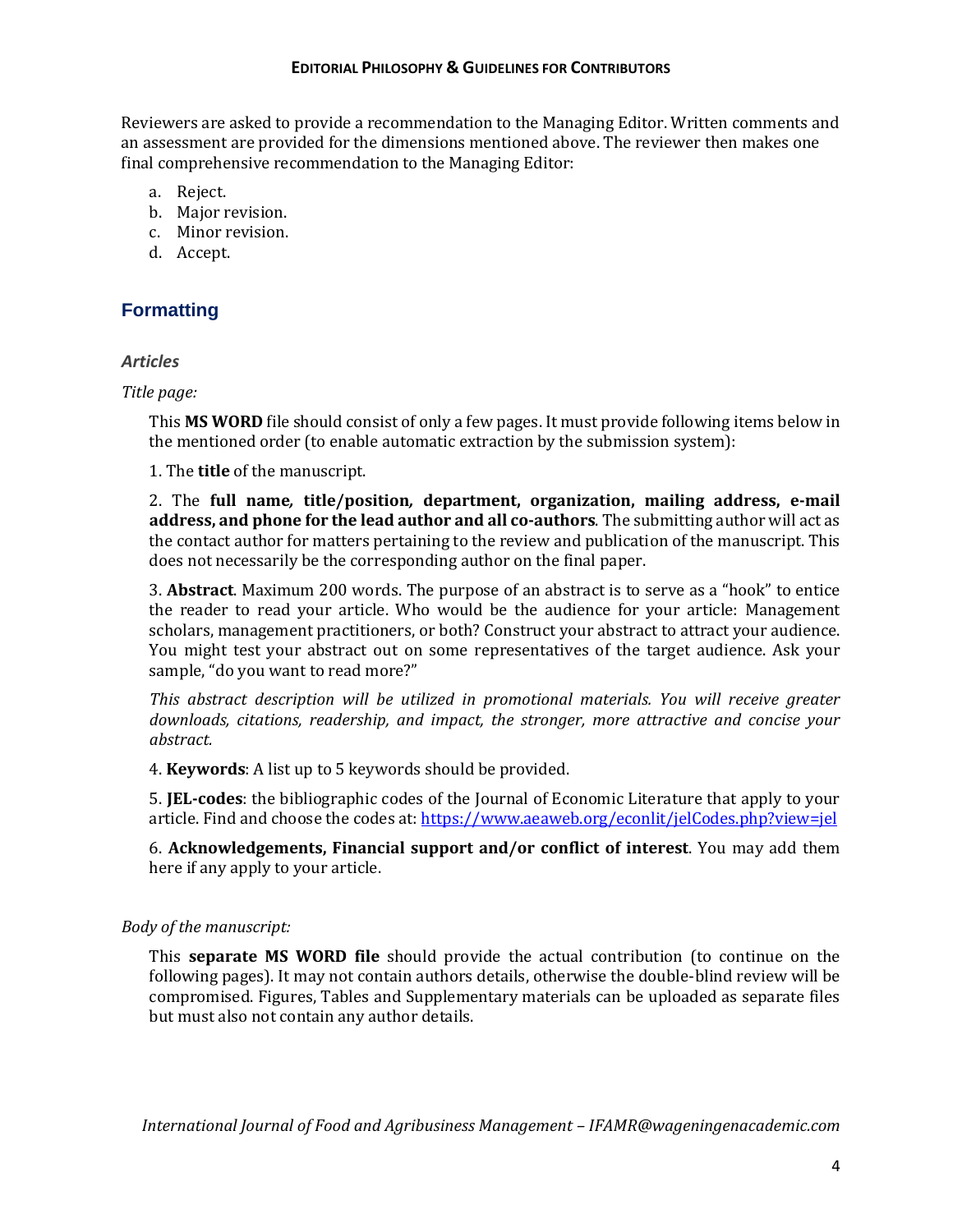# **General Formatting Instructions**

**The title page and the main manuscript files can only be submitted in MS WORD format.** The submission system will create an author/editor as well as a blind reviewer pdf and automatically add line numbers.

- 1. **Title Page:** Title of manuscript. Contains contact information for authors. See formatting section above.
- 2. **Body of Manuscript:** Contains the manuscript title, abstract and keywords on page 1. It should not contain any information identifying the authors.
- 3. **Size:** Ideal manuscript length, 15 pages.
- 4. **Single spaced:** Use single spaced lines.
- 5. **Spelling:** please follow consistently either a Standard United States or Standard United Kingdom English spelling.
- 6. **Currency values** in either \$USD or Euros.
- 7. **Paper size:** standard A4 paper and 2.5 cm margins on all sides is preferred; orientation: portrait.
- 8. **Font:** Times New Roman 12-point. Please try to avoid symbol font for special characters. Please use bold 12 pt. font for all major headings. Sub headings should be italicized 12 pt font. Subsections should be numbered 1.1 (then 1.1.1, 1.1.2, ...), 1.2, etc. The maximum level of subheadings is three (e.g. 1.1.1).
- 9. **Header/footers:** please do not use headers/footers except for page numbers that are to be placed in the bottom right corner of the page.
- 10. **Section breaks:** please do not insert section breaks in the body of the manuscript.

#### *Mathematical Notation*

Use only essential mathematical notations. Equations should be numbered and appear in the correct location in the manuscript. Preferably, they must be created using the normal font type. If this is not possible, use formula editor. If this cannot be applied, insert them as an image or picture. Do not use formula editor or images for simple characters within a sentence. Do not use text boxes containing equations formatted in a different program, as this may result in formatting conflicts when the file is published on the IFAMR site. Leave a single blank line before and after the equation. For example:

PP (IFAMR) = f (relevance, clarity, timeliness, methodology, implications ...)  $(1)$ 

Where PP (IFAMR) is the probability of publication in the IFAMR.

#### *Tables and Figures*

Tables/figures should appear in the correct location in the manuscript. They should not exceed the page size, the minimum font size is 10. Larger tables can be presented as supplementary data, for instance as an Excel table. Large landscape tables requiring a section break are to be placed at the end of the manuscript; in this case simply indicate in the manuscript where the table should be located). Each table/figure must have a title, and should be referred to in the manuscript, should be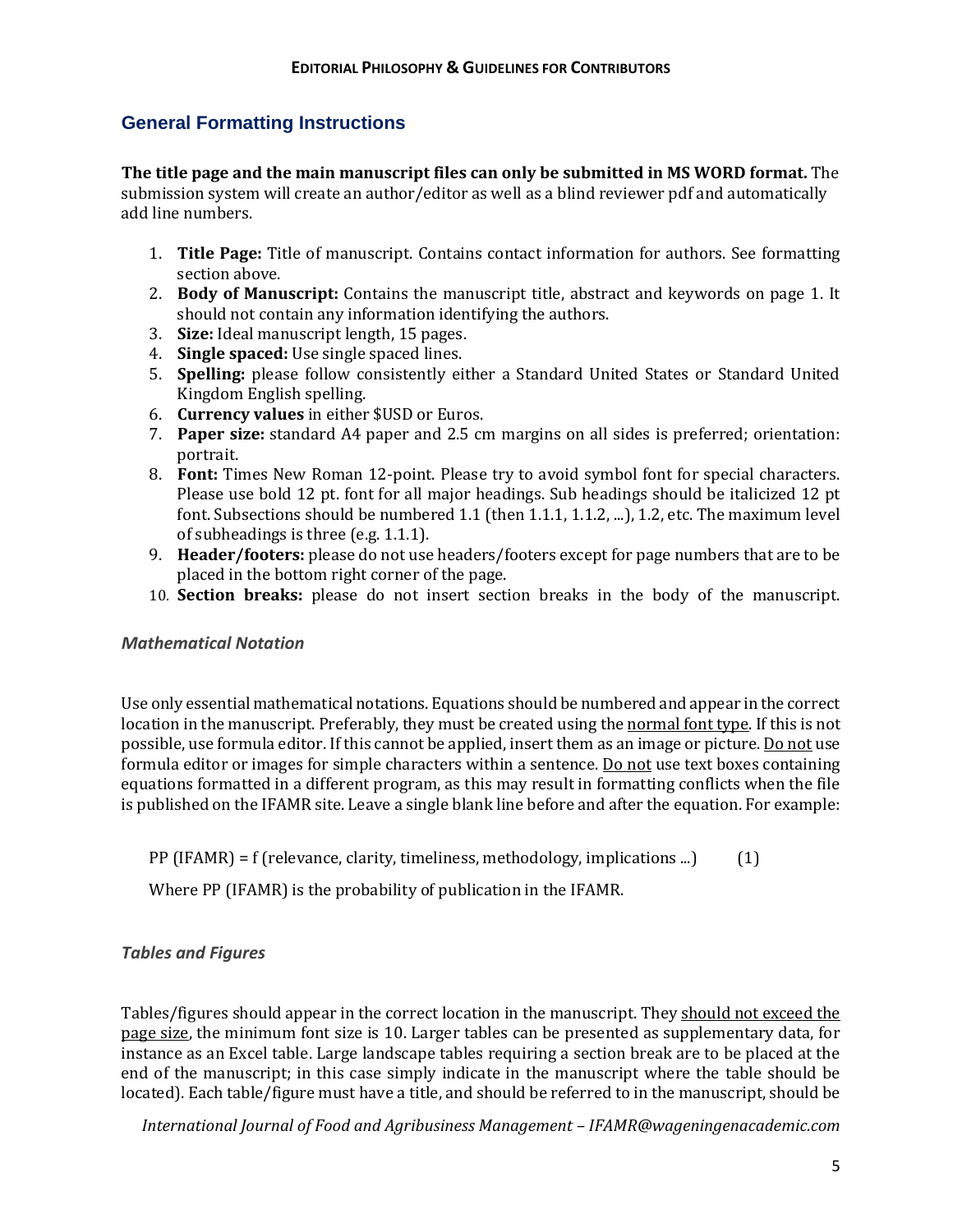#### **EDITORIAL PHILOSOPHY & GUIDELINES FOR CONTRIBUTORS**

centered horizontally, with text wrapping set to none. Figures may use color. Tables should be single-spaced. Please do not use vertical lines, nor shading or patterns; hide gridlines. Vertical alignment of cells should be centered. Please leave a two blank lines before the title of the table/figure and two blank lines following the table/figure.

An example is provided in the following table, Table 1.

|                            | ŲI |    | Q3 | 94 |
|----------------------------|----|----|----|----|
| Received and peer reviewed | 32 | 25 | 15 |    |
| Accepted                   | 5  | 10 | 3  |    |
| Industry notes             | 2  |    |    |    |
| Book reviews               |    |    | 4  |    |

Table 1. Example of table format, IFAMR.

Present all values in Tables and Figures as concisely as possible. Avoid excessive use of zeros or decimals. Use commas to separate thousands and periods to separate decimals. Pay special attention to keep zeros to a minimum on the Y axis of figures.

Please note that Wageningen Academic Publishers **will not artificially enhance the quality of photos or redraw results** presented in figures. Authors therefore should supply figures that are suitable for publication. Figures that lack the quality standard (see below and in the Appendix) will not be considered for publication.

- If photographs (greyscale or colour) are necessary, submit digital photographs. Only original photographs with good contrast and intensity are acceptable. Photographs should be submitted as jpg or pdf files with a resolution of at least 300 dpi.
- All other figures (line-art or a combination of photographs and labels) should be submitted as EPS files.
- Text in figures should be in an editable format.
- Use font size 7-9 for the text in your figures.
- Figures should be numbered in Arabic numbers according to their sequence in the text.
- Each figure should be mentioned in the text. Use 'Figure' followed by the number in the text, not Fig.
- Please try to avoid abbreviations in the title as much as possible.
- Any necessary explanations essential for understanding the figure should be given as a note at the bottom of the figure. Use either numbers or letters for footnotes.

#### *Footnotes*

Footnotes should appear throughout the paper as needed and be numbered consecutively, not pageby-page or by section. Use footnotes only for explanatory purposes, not for guiding to specific information or work.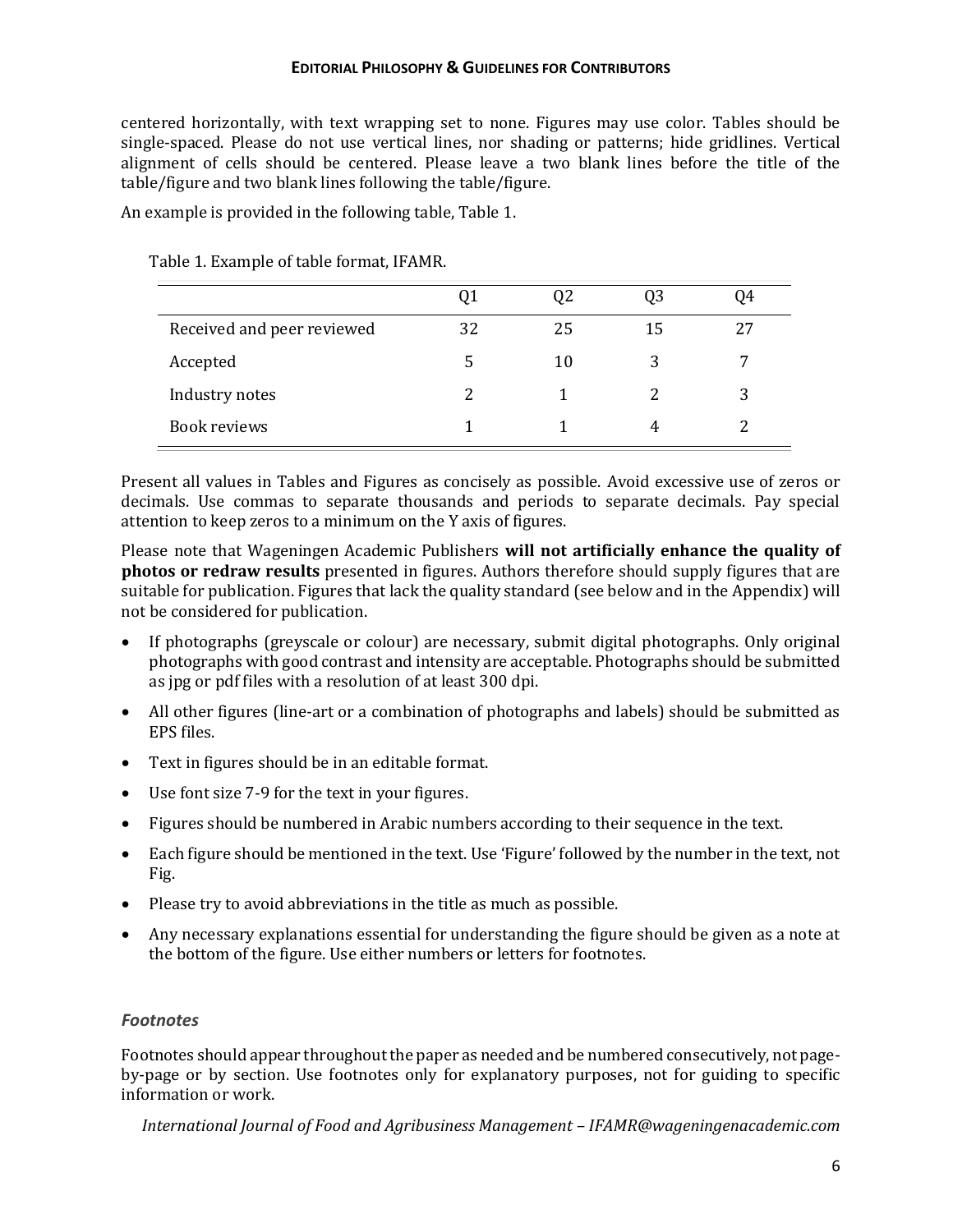#### *References*

References should be single-spaced at the end of the text. A specific Endnote style is available for IFAMR at the publishers website:

<https://www.wageningenacademic.com/journals/ifamr/guidelines> When possible also include the DOI of the article in the reference list.

References to other publications should contain full bibliographical details. Journal titles should be written in full. For multiple citations in the same year use a, b, c immediately following the year of the publication. An abbreviated sample follows:

#### a. **In-text**

Author's last name followed by a year of publication, all in round brackets, e.g. (Jacket, 2009); (John and Sexton, 2007); or (Sam, 2006, 2010a,b; Sam *et al*., 2005). Names within the brackets listed in alphabetical order (not on publication year).

#### b. **Books**

Surname, initials (first author), initials, surname (co-authors). Year of publication. *Title.* Publisher, place, country.

Smith, J.R. and J. Jones. 2001. *Reference style guidelines: a compendium.* Sage, Thousand Oaks, CA, USA.

#### c. **Chapters in an edited book**

Surname, initials (first author), initials, surname (co-authors). Year. Chapter title. In: editor's initials and surname, title. Publisher, place, country, pp. page-numbers.

Smith, J.R. 2009. Why punctuate? In: R. Brown (ed.) *Article styles*. Sage, Thousand Oaks, CA, USA, pp. 155-162.

#### d. **Journal Articles**

Surname, initials. Year. Title. *Full journal name* volume (number – if pages are not consecutive in volume): pages. DOI (when possible for all articles, but especially for in press)

Smith, J.R. 2003. Reference style guidelines: an update. *Journal of Guidelines* 6(3): 118-125. https://doi.org/10.22434/MS23678.03

Smith, J.R. in press. More reference style guidelines. *Journal of Citations.*  https://doi.org/10.22434/MS23456.23.

If there is more than one author, list initials followed by surnames. All authors must be shown.

Mutuc, M., R.M. Rejesus and J.M. Yorobe. 2013. Which farmers benefit the most from Bt corn adoption? Estimating heterogeneity effects in the Philippines. *Agricultural Economics* 44: 231-239. https://doi.org/10.1111/agec.12006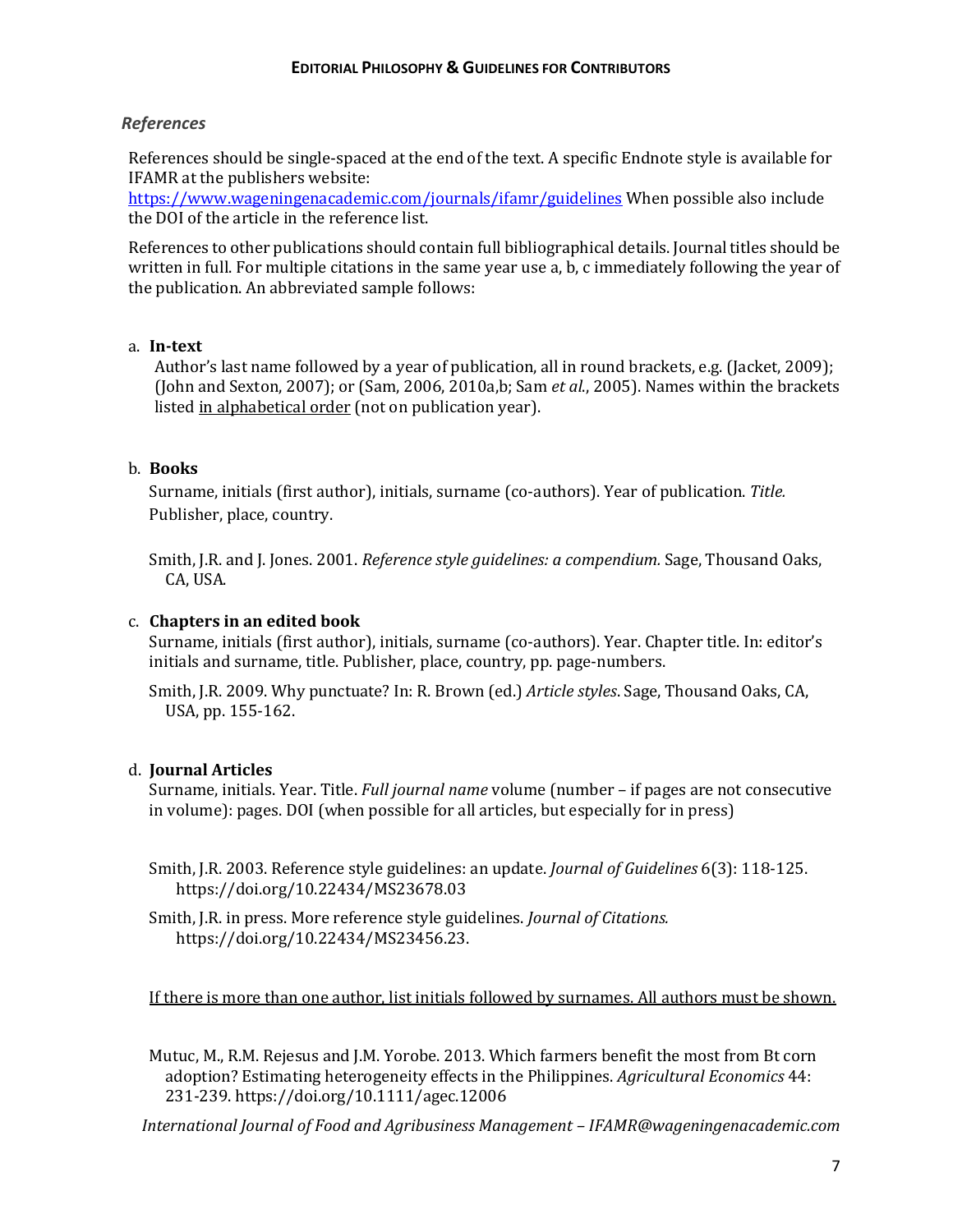#### e. **Unpublished papers**

Surname, initials. Year. Title. Paper/report number if applicable. Institute, place, country.

Wynot, A. and H. Hoffman. 2002. *Quantifying choices in a sustainable future*. Food and Resource Economics Department Staff Paper (SP02-27), University of Georgia, Athens, GA, USA.

#### f. **Extension publications**

Surname, initials. Year. Title. Paper number if applicable. Institute, place, extension number: pages.

Jones, R. and F. Cox. 2006. *Generic agricultural commodity and promotion: economics and impacts.* A. E. Ext. New York State College of Agriculture and Life Sciences, Cornell University, Department of Agricultural Economics 88-3 (March): 13-16.

#### g. **Dissertation (unpublished)**

Smith, J.R. 2001. *Reference style guidelines*. PhD-thesis, University of California, Los Angeles, CA, USA.

#### h. **Online publications**

Smith, J.R. 2001. *Reference styles*. Available at: https://www.jog.com/article562.html

Smith, J.R. 2010. Essential references. *Newsweek*, May 12. Available at: https://www.newsweek.com/5122003.htm.

#### i. **Paper presented at a gathering**

Smith, J.R. 2010. *Consumer emancipation: the growing importance of brands*. In: Abstract book of IFAMA's 20th Annual World Forum and Symposium. 6-10 June 2010. Boston, MA, USA, 21 pp.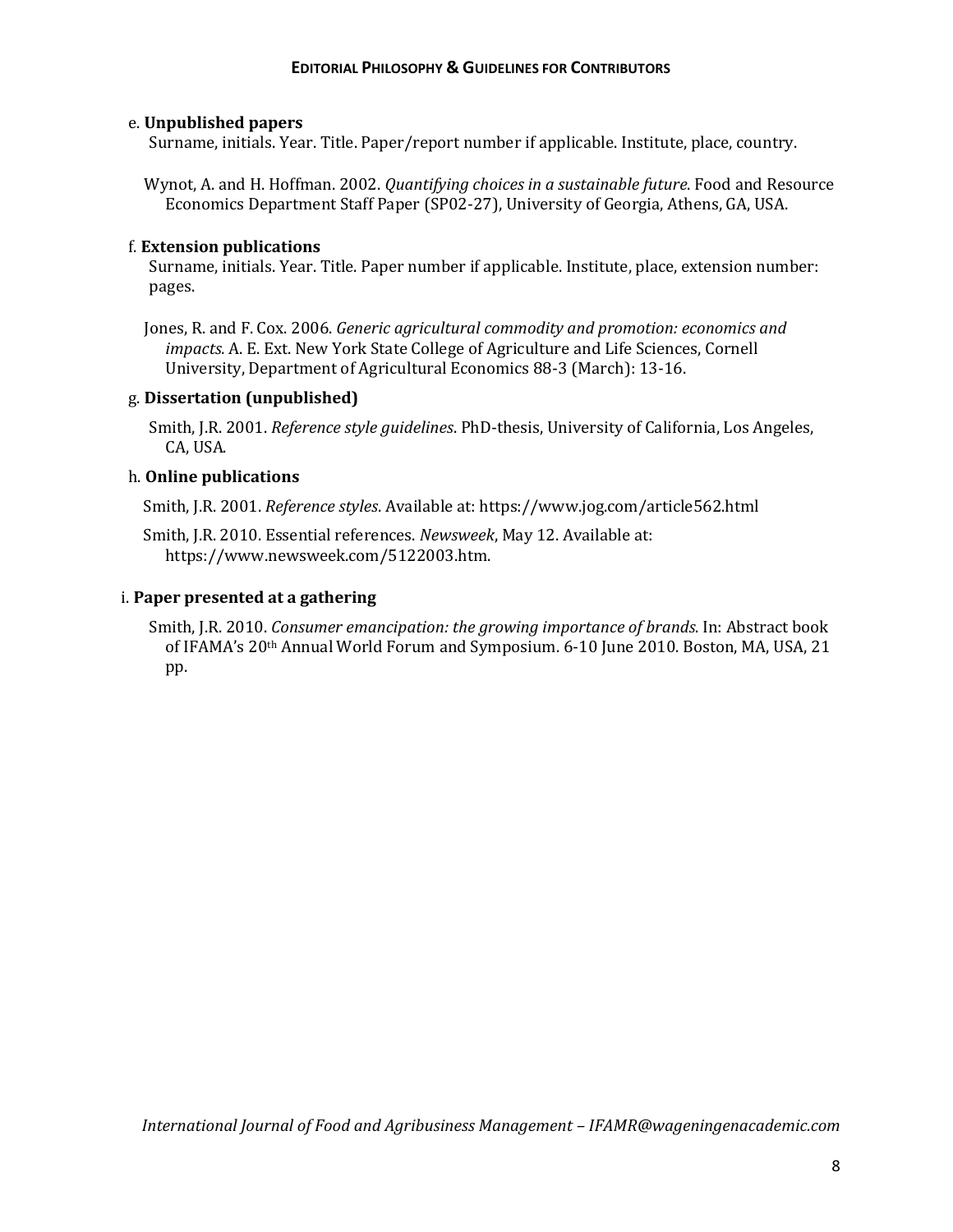#### *Appendices and Electronic Supplementary Material*

Appendices should adopt the same formatting used in the body of the manuscript. They will be published online as electronic supplementary material. Electronic Supplementary Materials can be any type of editable file, such as MS Word, MS Excel, MS PowerPoint, pdf or mp4.

#### *Other Tips*

- 1. Avoid the use of first and second personal pronouns (I, we, and you) whenever possible.
- 2. Keep sentences short.
- 3. Replace linking verbs (is and are) with action verbs whenever possible.
- 4. Avoid the use of the passive voice whenever possible. (*For more information see examples of passive voice and tips on [how to fix them.](http://www.dailywritingtips.com/7-examples-of-passive-voice/)*)
- 5. Avoid beginning sentences with a phrase (a partial sentence or statement separated from the rest of the sentence by a comma.)
- 6. Make sure you employ an English technical editor to assure your article is grammatically pristine. Poor grammar and misspelling greatly limit the probability an article will be acceptable for publication. Wageningen Academic Publishers offers Expert English Editing Service in partnership with Enago, a world-leading provider of author services to researchers around the world. For more information visit: <https://www.wageningenacademic.com/journals/ifamr/language-editing> or contact the Administrative Editor at: [IFAMR@wageningenacademic.com](mailto:IFAMR@wageningenacademic.com)

#### *Cases*

Cases should follow the same general formatting guidelines set above for articles. However, a teaching case should include a Teaching Note into the same manuscript (i.e. one file). More information on how to write cases see: *[Case Study Writing Essentials](https://ifama.org/resources/Documents/Case%20Writing%20Essentials.pdf)* and *[Guidelines to Writing](https://ifama.org/resources/Documents/GuidelinesTeachingNotes.pdf)  [Teaching Notes.](https://ifama.org/resources/Documents/GuidelinesTeachingNotes.pdf)*

#### *A Teaching Note normally includes the following sections:*

#### *Statement of Relevance*

Illustrate the relevance of the case to food and agribusiness clients.

#### *Target Market Statement*

The concise description of the key points and the preferred target market for the case, including:

- o The illustration of the main topics covered by the case;
- o The specific teaching objectives of the case;
- o The intended audience (senior undergraduate course; graduate course; executive education; adult education / extension);
- o A list of references and support material that could be used by the instructor and the students to gain maximum benefit from the case.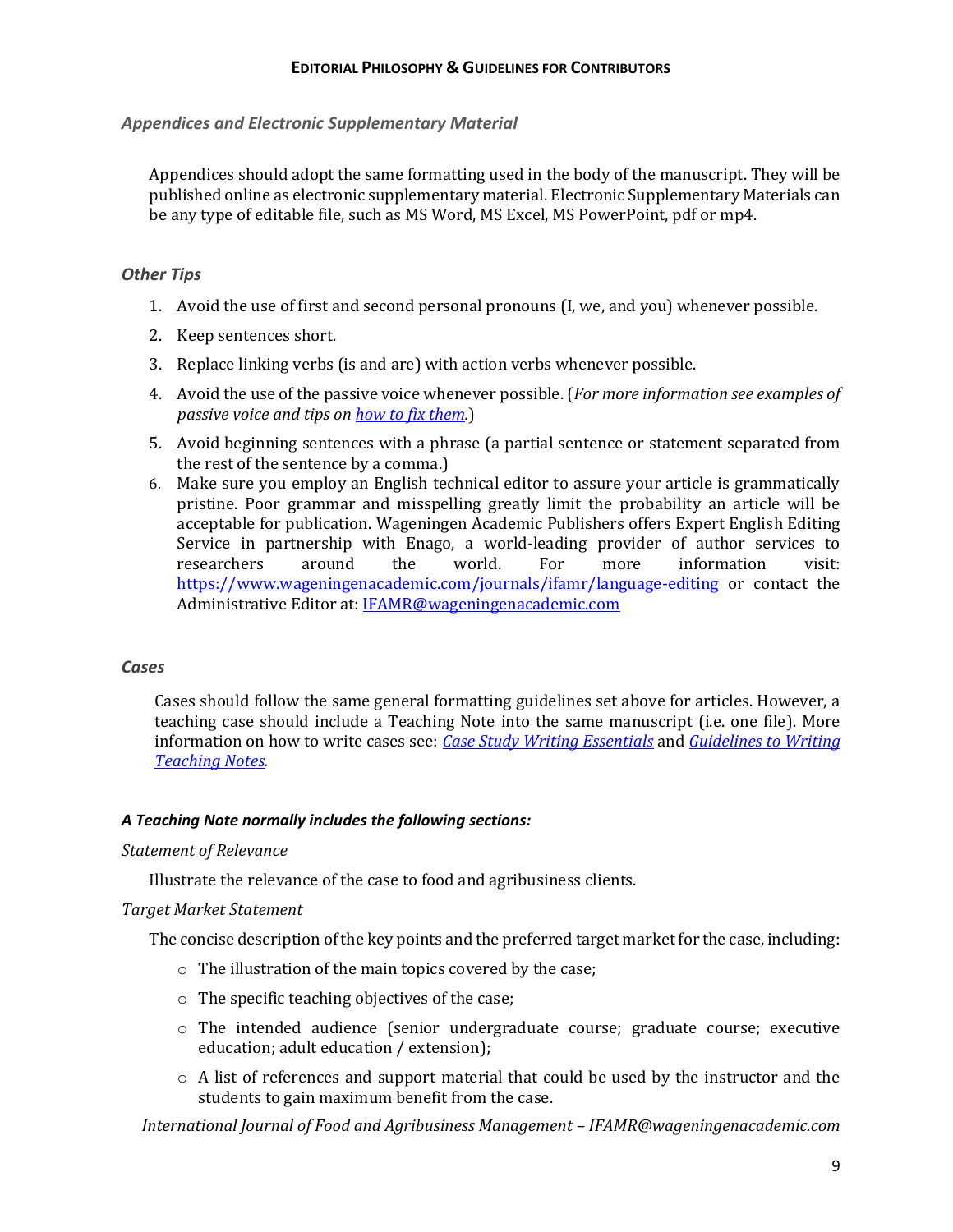#### *Teaching Strategy Statement*

The detailed illustration of the key concepts presented in the case, and of the suggested strategies for their presentation, including the suggested sequence of key questions, and the possible use of audiovisual / other material.

#### *Activity Statement*

Create a list of questions and assignments that could be presented in the case, with an outline of the key answer points. This list should also provide an indication of the relative importance of each observation / solution point; this will assist the presentation of the case and the assessment of contributions by students.

#### *Research Statement*

When appropriate, a description of the research process followed to gather the material presented in the case, with a clear indication of what is actual research result and what has been simulated / disguised by the author.

#### *Follow-up Statement*

When appropriate, a follow-up to the case, illustrating -as appropriate- further development in the case story, decisions made, their consequences, and suggestions on how all this could be used to maximize case effectiveness.

# **Submission Conditions**

Manuscripts (articles and cases) must not have been previously published or submitted elsewhere simultaneously. Authors are responsible for obtaining permissions from the copyright owner for any quotations, illustrations or tables. Authors agree to pay the publication fee of 1300 Euro if the article is accepted. An accepted article will be published under the [Creative Commons \(CC\) BY 4.0](https://creativecommons.org/licenses/by/4.0/)  [Open Access](https://creativecommons.org/licenses/by/4.0/) publishing license.

#### *Plagiarism*

If a submitted manuscript is determined to involve serious or extensive plagiarism, including selfplagiarism, it will be rejected. The editor may document and report these allegations to the appropriate officials of the authors' home institution(s).

# **Submissions to the Journal by the Executive or Managing Editors**

In order to ensure the absolute integrity of the *IFAMR* review process, the following two measures have been implemented to handle submissions listing either the Executive Editor or any Managing Editor as author:

- a. Past Editors of the *IFAMR* will serve as Guest Editor on any research manuscript or case study listing the current Executive Editor as an author or co-author.
- b. The Executive Editor will ensure that a Managing Editor appearing as co-author will not be involved in any deliberation concerning that specific manuscript.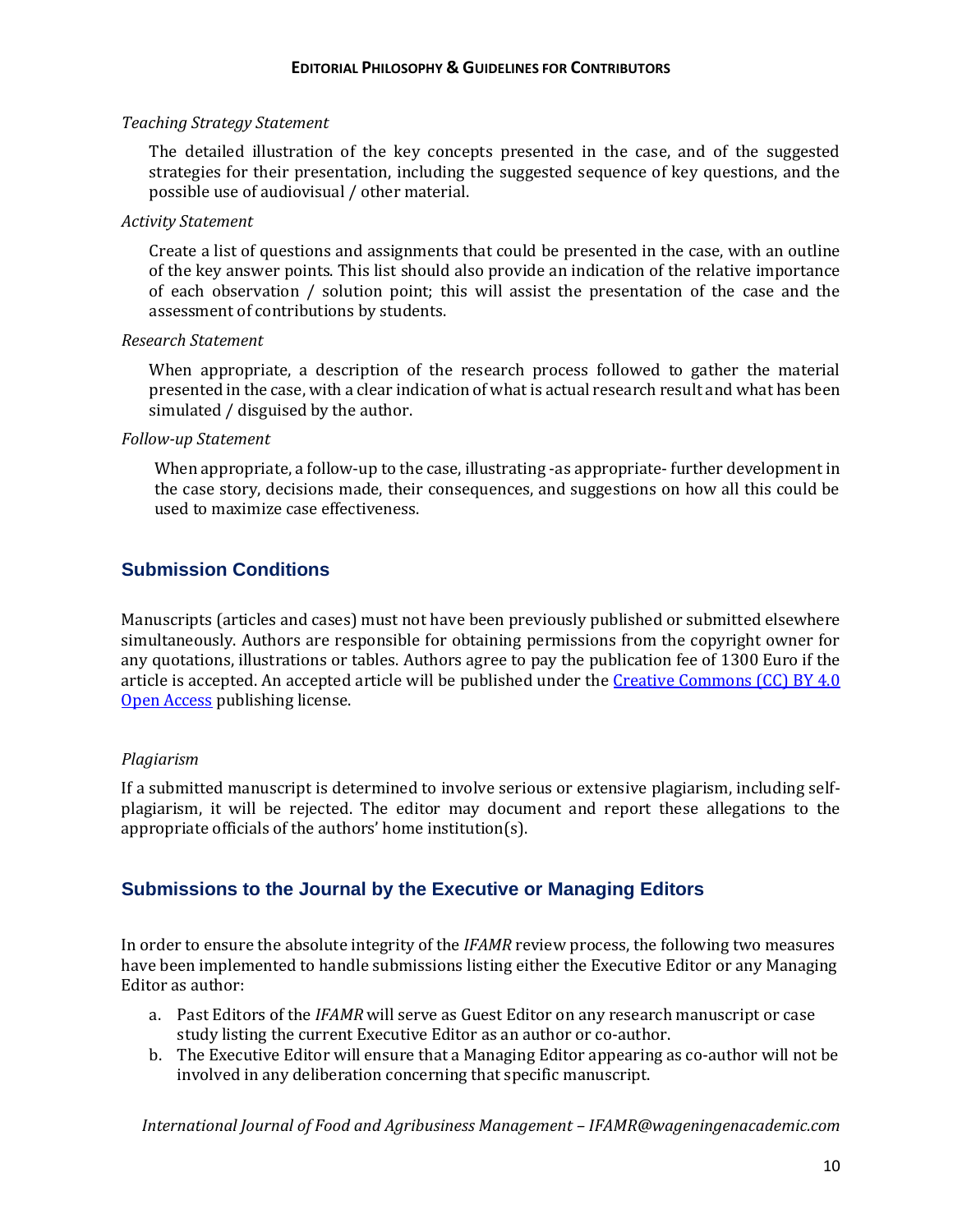# **Publication**

The *IFAMR* is published online at the journal website [https://www.wageningenacademic.com/ifamr.](https://www.wageningenacademic.com/ifamr) Upon acceptance of the manuscript for publication, authors will sign the open access publication license to IFAMA and provide the Editorial Office with a final version of the manuscript. The corresponding author will receive page proofs in pdf format for final inspection before publication. The author is responsible for the accuracy of these proofs. An official letter is sent to confirm acceptance of a submission, and confirm the completion of the blind peer review process. Once accepted for publication, a file cannot be modified. Minor corrections will be added to the file, but will not replace the original text. Changes and revisions of a more substantial nature will require a separate submission to *IFAMR*.

## **Fees**

The *IFAMR* is a non-profit organization supported by a combination of fees, industry grants and inkind professional support. Authors are not charged a submission fee for the double blind peer review process, however, a fixed *Publication Editing Fee* of 1300 Euro (ex. VAT) per article is invoiced upon acceptance of the manuscript. The payment term is 14 days after the invoice date. A credit card is the preferable form of payment.

**Fee waivers** are handled on an individual basis, based on need and the availability of funds. A request for a partial fee waiver must be mentioned in the cover letter of a submission. Only corresponding authors from 'low income' and 'lower middle income' as defined by the World Bank [Country Classification,](http://data.worldbank.org/country) calculated using the World Bank Atlas method [\(http://data.worldbank.org/income-level/LIC\)](http://data.worldbank.org/income-level/LIC) are eligible for a (partial) fee waiver. Note that a decision on granting a (partial) fee waiver is made quarterly by IFAMA, and thus can result in considerable publication delay.

# **Submission Instructions**

Upload your manuscript, subsequent revisions and all supporting documents electronically by clicking the link: [https//www.editorialmanager.com/ifamr](file://///wap-dc/wap/Docu/redactie/JOURNALS/IFAMR/IFAMR%20Algemeen/Guidelines,%20forms%20and%20agreements/https/www.editorialmanager.com/ifamr)

You need to login at your account or register as new user before you can submit a manuscript. In your account you are also able to see the progress of the article in the review process, or access any manuscript you were assigned to review.

**For questions please contact:** Administrative Editor, IFAMR **E-mail**: [IFAMR@wageningenacademic.com](mailto:ifamr@ifama.org)